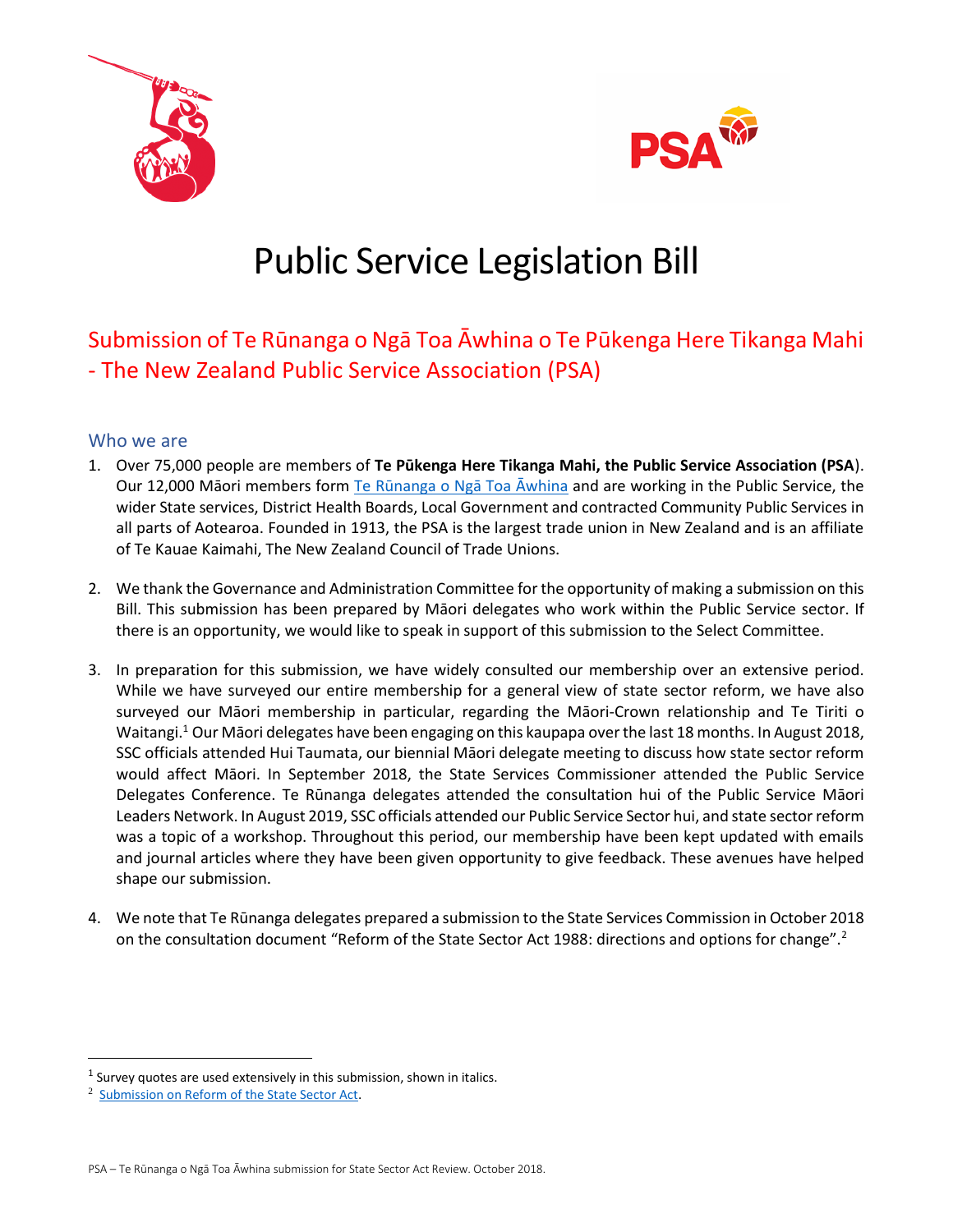#### Introduction

- 5. Te Rūnanga o Ngā Toa Āwhina and The Public Service Association Te Pūkenga Here Tikanga Mahi (PSA) broadly supports State sector reform. We particularly support that the Bill recognises the role of the Public Service to support the Crown in its commitment to its relationships with Māori under Te Tiriti o Waitangi. We at PSA are proud to note that Te Rūnanga o Ngā Toa Āwhina joined the Waitangi Tribunal kaupapa inquiry into employment issues affecting Māori women (the [Mana Wahine](https://www.psa.org.nz/about-us/te-runanga/mana-wahine/) Inquiry).
- 6. This submission should be read in partnership with the submission of the wider PSA. This submission covers those aspects of the Bill that are specifically relevant to our Māori membership. We have suggested some amendments to the wording that we believe will enhance the legislation, with the aim of providing better public services to Māori. 3

# **Background**

- 7. The Public Service in its current form is failing Māori. This is abundantly clear as Māori are over-represented in all negative social statistics. As Judge Andrew Becroft, the Children's Commissioner, has recently noted: "*The enduring legacy of colonisation together with systemic racism is a pretty lethal cocktail, and it's evident throughout all government departments... I think we are courageous enough as a nation to confront that reality and address it.*" 4
- 8. Improving outcomes for Māori is the collective responsibility of the public service. We need a public service that delivers for Māori. We believe this requires the public service to formally commit to work to improve the Māori Crown relationship in order to drive meaningful change.

# Purposes of the Act

9. Clause 3 refers to the "Purposes of this Act". We recommend the insertion of another purpose, being:

#### **3(f) -to recognise the public service's role in supporting the Crown in its relationships with Māori under the Treaty of Waitangi (te Tiriti o Waitangi).**

While this matter is further delineated in Part 1, Subpart 3 (clauses 12 and 13), we believe it should be introduced here, as a demonstration of the Crown's commitment to improving the public service's responsiveness to Māori.

<sup>&</sup>lt;sup>3</sup> Amendments in legislation are denoted in bold lettering, and are reiterated in the conclusion of this document.

<sup>4</sup> Duff, M. <https://www.stuff.co.nz/national/114346832/mori-four-times-more-likely-to-have-children-removed-study>19 July, 2019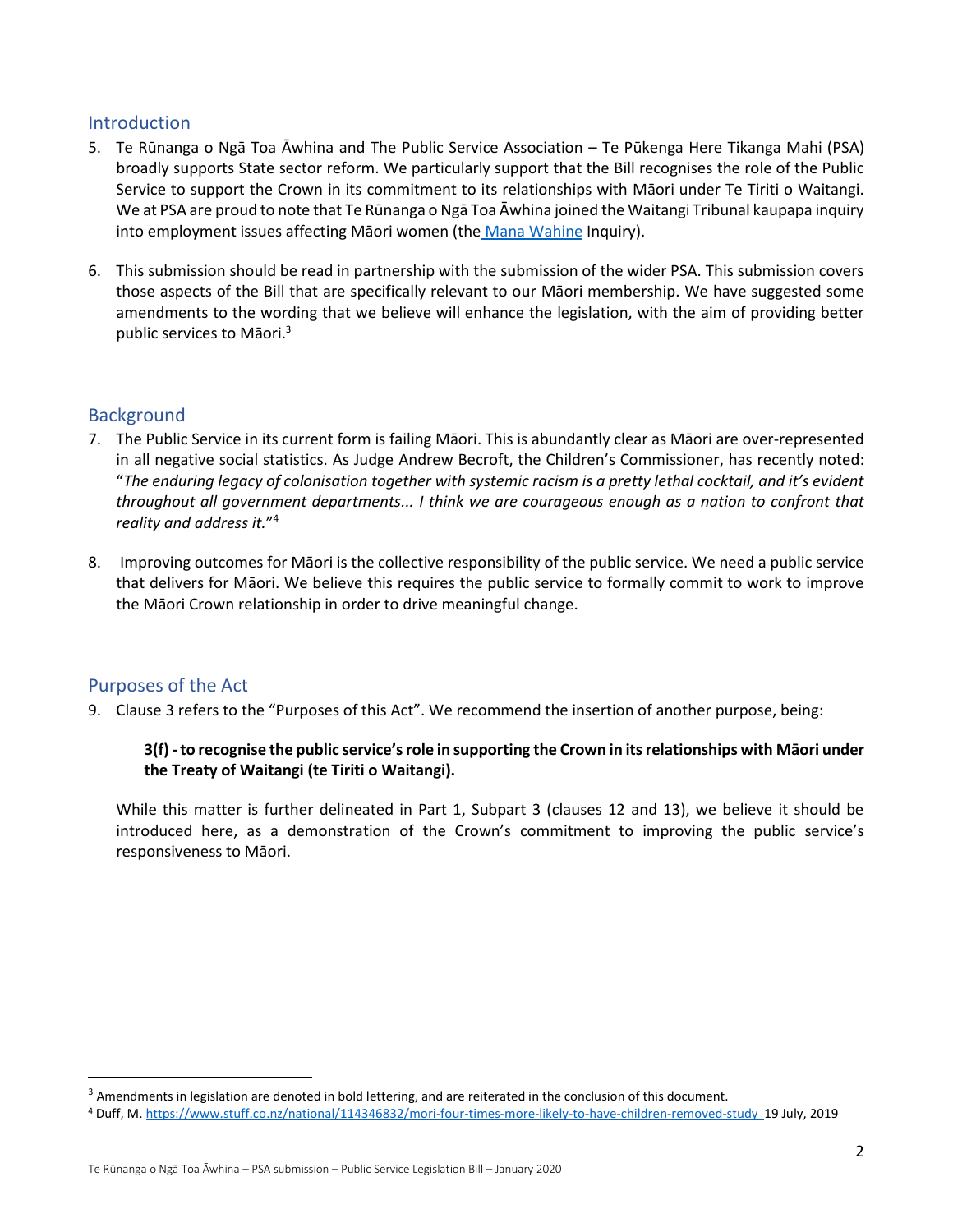- 10. Our members have made it clear that they see Te Tiriti as essential to their work. By weaving the intention of the Treaty throughout the public service, we can enhance the relationship between Māori and the Crown and work together to improve policy, design and delivery of service to achieve better outcomes for Māori and all New Zealanders. Feedback from our members:
	- o *"Te Tiriti principles must form a common basis for the way we do things in this country"*
	- o *"There should be a really strong requirement in the Bill relating to the Treaty. E.g. 'the government will not do anything inconsistent with the principles of the Treaty'."*
	- o *"I believe that a clear and honest commitment to the Treaty of Waitangi is an important step in establishing lasting connections between the public service and Māori staff."*

# Spirit of Service and Public Service Values

- 11. Clause 11 refers to "Spirit of service to community". We strongly support the inclusion of this clause. We note the recent journal article "Weber vs Wairua" about wairuatanga in the public service. The writers therein suggest that the goals of the proposed Bill "could be facilitated in significant part by instilling in government agencies an understanding of the Māori idea of wairua, in pursuit of a more humane and effective bureaucracy, for the benefit of all people, Māori and non-Māori."<sup>5</sup> The writers further note that "Wairua could enhance state efficacy, primarily by bringing people to the centre of all administrative matters, improving connections and relationships among people, enhancing performance, productivity and outcomes, and creating systems that support people to make choices that have ethical and moral integrity."<sup>6</sup>
- 12. Part 1, Subpart 4 refers to Public Service values. We strongly support this inclusion. PSA and Te Rūnanga o Ngā Toa Āwhina are proud of [Ngā Kaupapa](https://www.psa.org.nz/about-us/te-runanga/nga-kaupapa/), which is a framework for Māori by Māori that encapsulates the essence of Te Ao Māori within our union. This demonstrates our commitment to Te Tiriti o Waitangi and being effective in responding to the needs and aspirations of Māori. These traditional Māori concepts of Kotahitanga, Rangatiratanga, Kaitiakitanga, Manaakitanga, Wairuatanga, Whakahiato Umanga, Whanaungātanga and Whakamana are have been welcomed by both our Māori and non-Māori membership. We would welcome an articulation of the values that incorporates and reflects the deep resonance with public servants of Tikanga Māori concepts.

# Māori-Crown relationship and Good Employer requirements

13. Subpart 3 refers to the Crown's relationship with Māori. We note that clause 12 is an improvement on the current Act, which mentions Māori only in the good employer requirements. Under clause 12, the various leaders in the public service are responsible for developing and maintaining the capability of the public service to engage with Māori and to understand Māori perspectives. However, in our view, this section does not adequately provide for the responsibility of chief executives as agents of the Crown to give practical effect to the Crown's treaty obligations in their employment relationship with Māori staff working in their respective agencies.

<sup>&</sup>lt;sup>5</sup> Gregory, R. and Maynard, K, 2019. Weber vs Wairua. Policy Quarterly, Vol 15, Issue 4, page 35.

<sup>6</sup> Ibid, page 39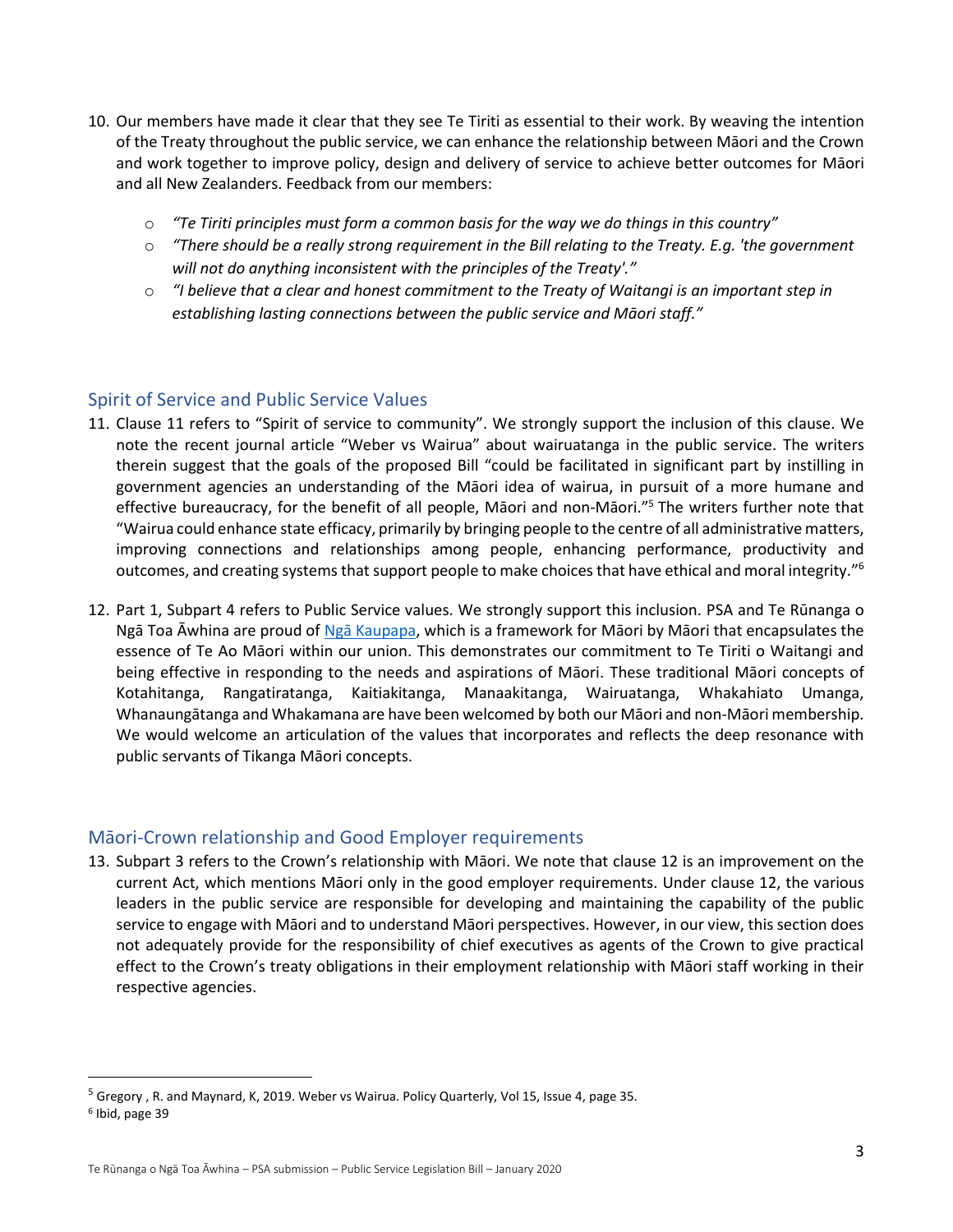14. During the public consultation for State Sector Reform during September and October 2018, there was an opportunity to explore a prominent treaty clause:

"*We propose that the Act include a prominent stand-alone clause that is clear about the expectations of the public service in relation to the Treaty partner and contains guidance to support the public sector in building its capability. In doing so, the clause could set out provisions relating to:*

- *Engagement, participation and partnership with Māori: proactive, informed and collaborative approaches that are mutually beneficial and strengthen the relationship*
- *Delivering services and results: services that are responsive to, accessible to, and work for Māori and whanau, and well-informed decisions and interventions that improve results*
- *Workforce composition and capability: a workforce that values, reflects and understands the communities it serves, is valued for its cultural competence, and empowers Māori to succeed as Māori in the public service*
- *Leadership and culture: collective accountability for a culturally competent Public Service that delivers with and for Māori, and is committed to support Māori in leadership and decision-making roles"<sup>7</sup>*

We understand that there was considerable public support for these proposals. Only 12 of the 345 responses to the 2018 public consultation opposed these proposals. These 12 responses provided little detail and all objections were in individual submissions. It is therefore very disappointing that the proposed bill is not more explicit in codifying the responsibilities of the Commissioner and other public service leaders. We understand that there is a broad level of obligation within the Bill; however, we believe it is insufficient.

15. One of our members explained this well:

*"As a nation, NZ is still maturing. We have got a long way to go, but we have come a heck of a long way already. The world is going through this currently. However, our Treaty partnership needs to be more effectively communicated as a whole of government approach. Yes, there are serious historical and contemporary breaches of the Treaty. However, my view is that the current young generations are more open and embracing of NZ's diverse communities, whether it be culturally or by sexual orientation. The treaty partnership for me is a platform of embracing diversity. We do need to communicate more about the positive benefits that have occurred through this partnership. We are not out of the woods yet, and we may never be. But in my opinion, there are a lot more tolerant people in our nation, and they are also embracing of a treaty partnership. Interest is growing."*

16. We understand that there are external system-wide non-legislative levers that aim to support the legislation, build capability and improve Māori outcomes. These include the Māori Crown relations portfolio, Te Puni Kokiri monitoring functions and the Maihi Karauna te reo strategy. However, these are recent developments. They may be deemed fashionable today but could prove unpopular tomorrow. While we support these nonlegislative levers, we see the need for stronger legislation that is explicit in its expectations to deliver better public service outcomes for Māori.

<sup>7</sup> Reform of the State Sector Act 1988 – Directions and Options for Change. Longform Discussion document for public feedback. September 2018. P.19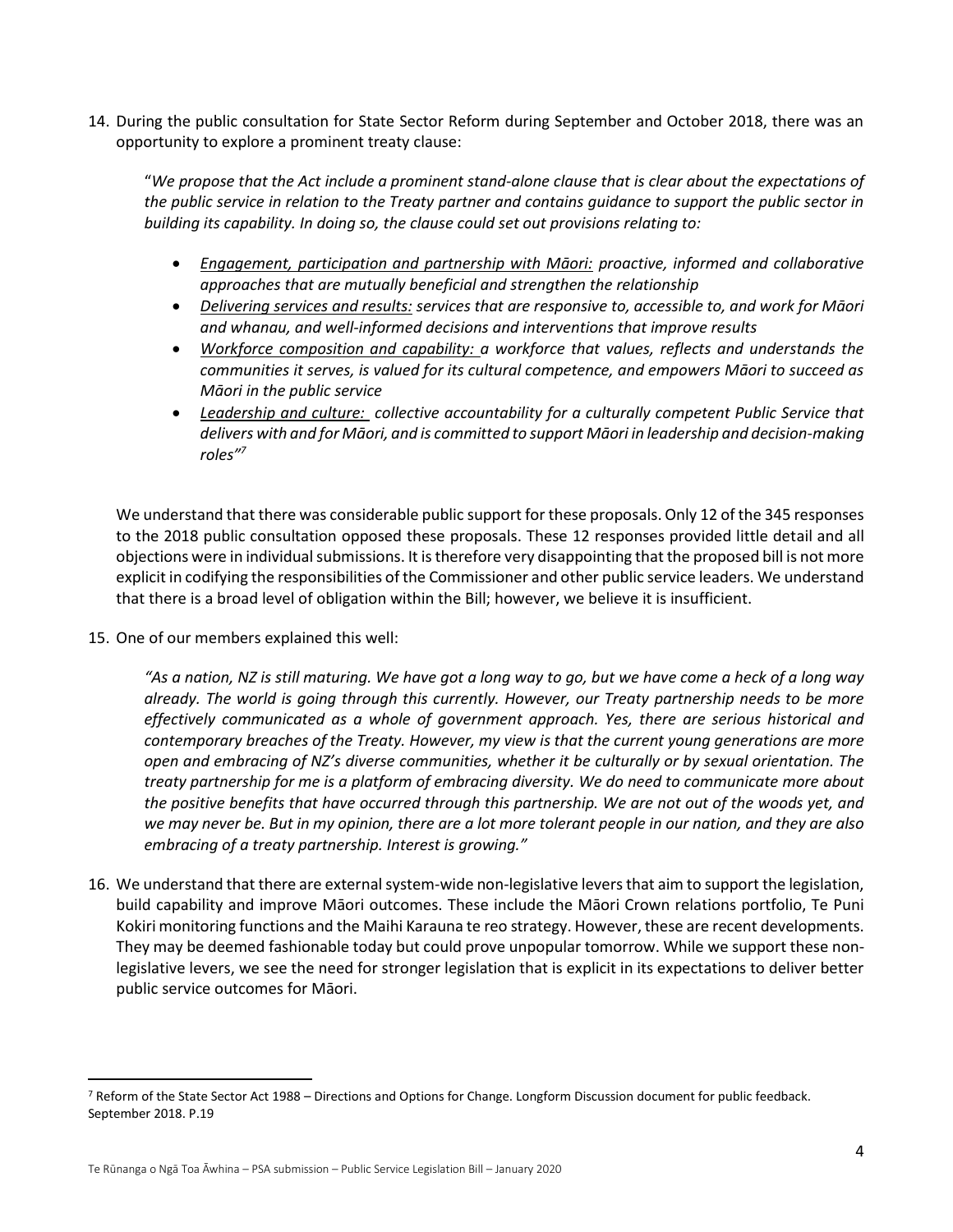17. In our view, clause 12 does not adequately provide for the responsibility of chief executives as agents of the Crown to give practical effect to the Crown's treaty obligations in their employment relationship with Māori working in their agencies. Merely referring to the good employer requirements in clause 71(2)(d), which is 30 years old and has achieved little for Māori staff, is entirely inadequate. Treaty obligations require a commitment to ongoing relationships and engagement. A standing advisory committee enabled by clause 48, with representation from Māori leaders within the public service and the Māori structures of the unions of Māori working in public services, could provide a suitable framework for this engagement. In line with this, we recommend the following amendments:

12(2)(b)(ii) – in the case of chief executives and public service boards that employ staff, **to apply employment policies and practices that reflect the Crown's treaty relationship with Māori working in their agencies including** operating an employment policy that meets the requirements of section 71(2)(d)."

Amend clause 48 to **require the establishment of a standing advisory committee, Māori to assist the Commissioner with the responsibilities in clause 12, with representation from Māori leaders within the public service and the Māori structures of the unions of Māori working in public services.**

18. We note that clause 59 refers to the Commissioner and chief executives developing and implementing a strategy for senior leadership and management capability in the public service. We also note that clause 12(2)(b)(i) notes that the clause 59 leadership strategy needs to take into account the good employer clause 71(2)(d) around recognition of the aims, aspirations and employment requirements of Māori, and the need for greater Māori involvement in the public service. The links between the three clauses are rather confusing, because while clause 12 refers to clauses 59 and 71, those clauses do not refer back to each other. It should be made abundantly clear that the clause 59 Commissioner'sleadership strategy takesinto account the good employer requirements to Māori. As such, we recommend the following addendum (in bold) to clause 59(1):

59(1) – The Commissioner must develop and implement a strategy for the development of senior leadership and management capability in the public service (the leadership strategy) and do so in consultation with public service leaders. **The Commissioner is responsible for recognising the matters listed in clause 71(2)(d) when developing the leadership strategy.**

- 19. We asked our membership about how leadership in the Public Service can support better outcomes for Māori, and here are some of the solutions provided:
	- o *Increase the number of Māori at the top echelons of the organisations (not just token Māori positions). Stop importing overseas expertise to crucial decision-making roles. Make it compulsory for all level 1-3 leaders to attend cultural change courses*
	- o *Recognise and remunerate te reo Māori capability*
	- o *Socialise and normalise the use of Māori in the workplace, e.g. mihi at formal occasions, saying Kia ora. Once leaders become comfortable with the reo, they can begin to work on their understanding concepts like manaakitanga and whanaungatanga so that compromises/concessions are equally weighted.*
	- o *Deliberately provide leadership courses for Māori public servants*
	- o *Leaders should have measurable deliverables and outcomes related to Te Ao Māori*
	- o *Role model a more holistic approach. Create solutions which fit around Māori. Not the other way around.*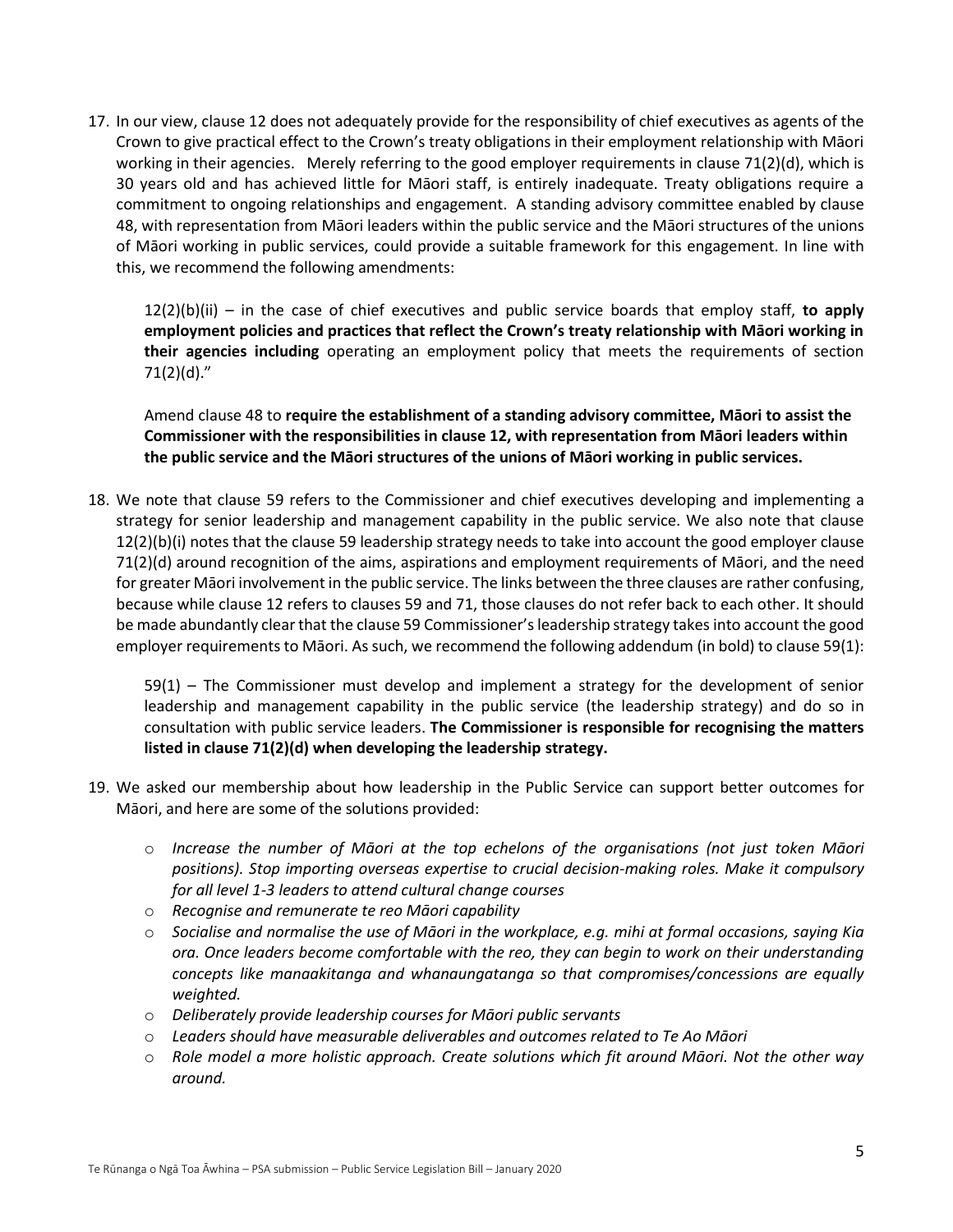- o *Leaders need to be role models who lead by example. This means they need to embrace kaupapa Māori outcomes in best practice whatever the service may be. Leaders need to also support reasonable implementation of integrated models of practice that embrace Māori culture.*
- o *Include Māori in decision-making by being inclusive by default, not as an afterthought.*
- 20. If the legislation will not be explicit in codifying these responsibilities, surely we can expect to see the leadership strategy under clause 59 doing so.
- 21. We note that under clause 13, the chief executives must report to the Commissioner on their respective agencies work to improve the Crown's relationship to Māori. Effectively the leadership strategy under clause 59 could include monitoring mechanisms and measures, so that there is uniformity in reporting. While clause 13 does not make it clear, we would expect such reports to be made public. SSC currently publish annually their Human Resource Capability report about Public Service Workforce information. It would make sense to publish this information as an appendix to that report. As such, we support the inclusion of this clause, as it demonstrates the accountability of the public service to Māori.
- 22. Clause 71(2)(d) refers to chief executives being the good employer of Māori, recognizing the aims, aspirations and employment requirements of Māori in the public service. It is effectively a reuse of section 56(2)(d) of the State Sector Act 1988. It is apparent to us that this portion has been a systemic failure of the current act. If it didn't work for the last 30 years, then why are we repeating it, word for word? This is clearly due to a lack of monitoring.
- 23. This wording has been in place since 1988. How is a good employer of Māori defined? What are the aims and aspirations of Māori workers? What are the employment requirements of Māori in the public service? What does greater involvement of Māori in the public service look like? If these matters have not yet been defined, either within legislation or within public service policy, over the past 30 years, then how will the chief executives recognise them? Will different chief executives of different agencies recognise the good employer requirements differently? PSA and Te Rūnanga o Ngā Toa Āwhina would like to engage with the Commissioner on these definitions. We would also like to engage on a Public Service Māori recruitment strategy to meet the needs of clause 71(2)(d)(iii).
- 24. From feedback from our Māori members about their aims, aspirations and employment requirements, we believe that, to meet their obligations under clause 12(2)(b)(ii), public service agencies should be operating employment policies that involve the following:
	- o *Recognises and values the cultural leadership that Māori workers contribute to the "identity" of the Public Service of Aotearoa, in addition to their normal responsibilities of their work*
	- o *Emphasises the skills, strengths and opportunities for Māori, including bilingualism*
	- o *Transparent recruitment practices*
	- o *Encourages a culture of respect*
	- o *Recognises and addresses systemic disadvantage*
	- o *Access to networks*
	- o *Development of a coaching programme for Māori public servants, possibly with a tuakana/teina model*
	- o *Provide leadership, career development and learning opportunities*
	- o *Investment in the personal and professional development of individuals*
	- o *Māori achieve professional success in the public sector as Māori*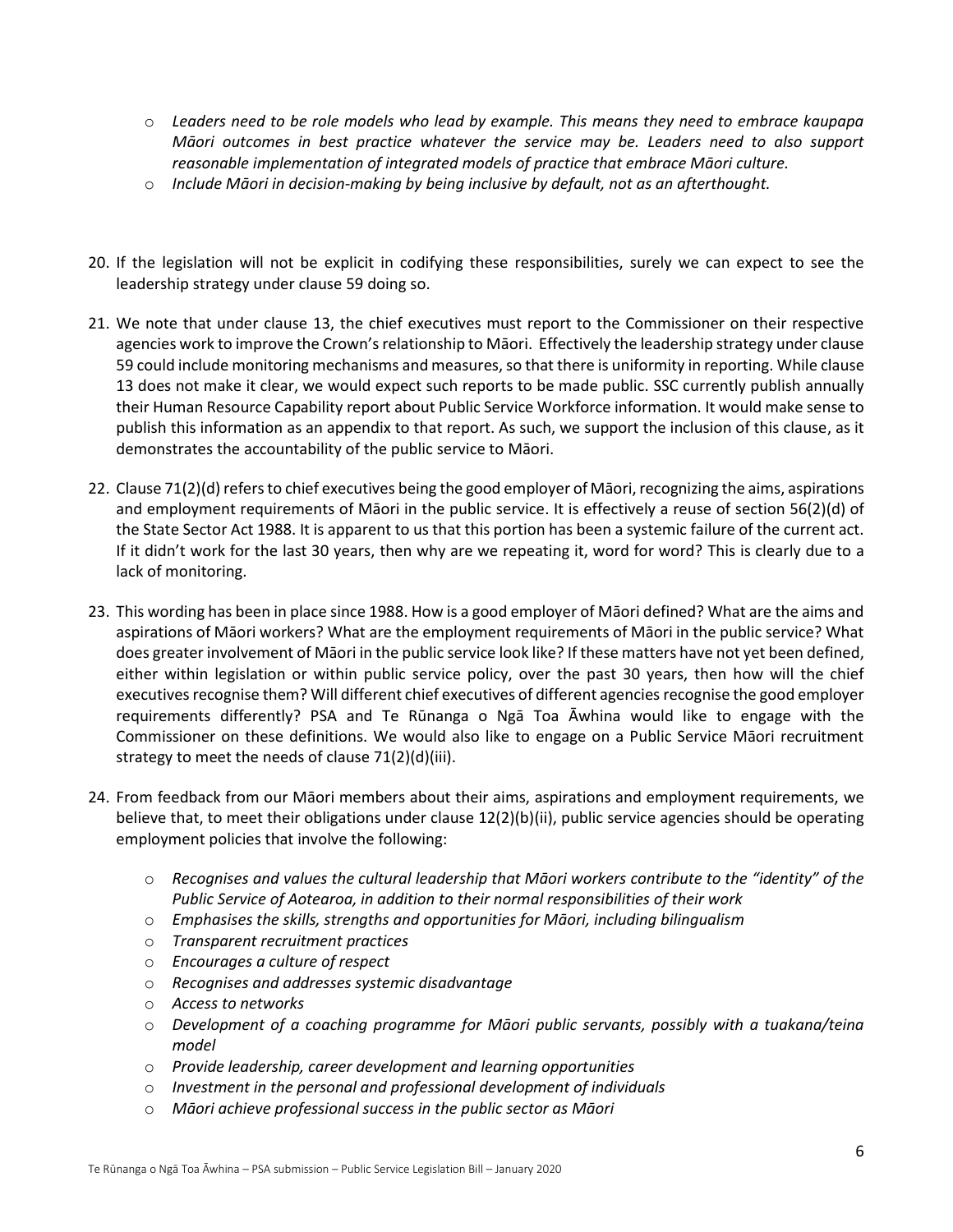- o *Provide support options for Māori in leadership roles*
- o *Establish bicultural structures that give staff the mana to create and adopt practices that reflect Māori cultural values*
- o *Monitor the distribution of Māori remuneration in comparison to non-Māori*
- o *Includes in its approach to employment relations genuine engagement on Ngā Kaupapa with Māori staff through their union the PSA. This includes the expansion through collective bargaining of terms and conditions and working arrangements that support Māori cultural values*

#### The role of the Deputy Public Service Commissioner (Māori)

- 25. We recommend amending clause 45 to allow for the appointment of a statutory Deputy Commissioner Māori to provide visible leadership on public service outcomes for Māori. We note that some agencies have expressed concern that delegating this responsibility to a Deputy Commissioner could undermine the importance of that role. However, this would not diminish the Commissioner's responsibilities to Māori under clause 12. This would instead complement the current capability and leadership and give an enhanced focus to the Māori-Crown relationship and our need to provide better public services to Māori. This reminds us of the whakatauki: "Ina te mahi, he rangatira" - By their work, a chief will be known.
- 26. Feedback from our membership indicates support for Māori in such leadership positions:
	- o Māori leadership ensures better outcomes for Māori, primarily because Māori sitting in leadership positions are able to influence fundamental decisions by way of providing a professional context that takes into account the cultural importance of being responsive to Māori needs.
	- o Māori in higher leadership roles who are grounded in tikanga me te reo Māori can decolonise situations, policies and systems to inform their decision making.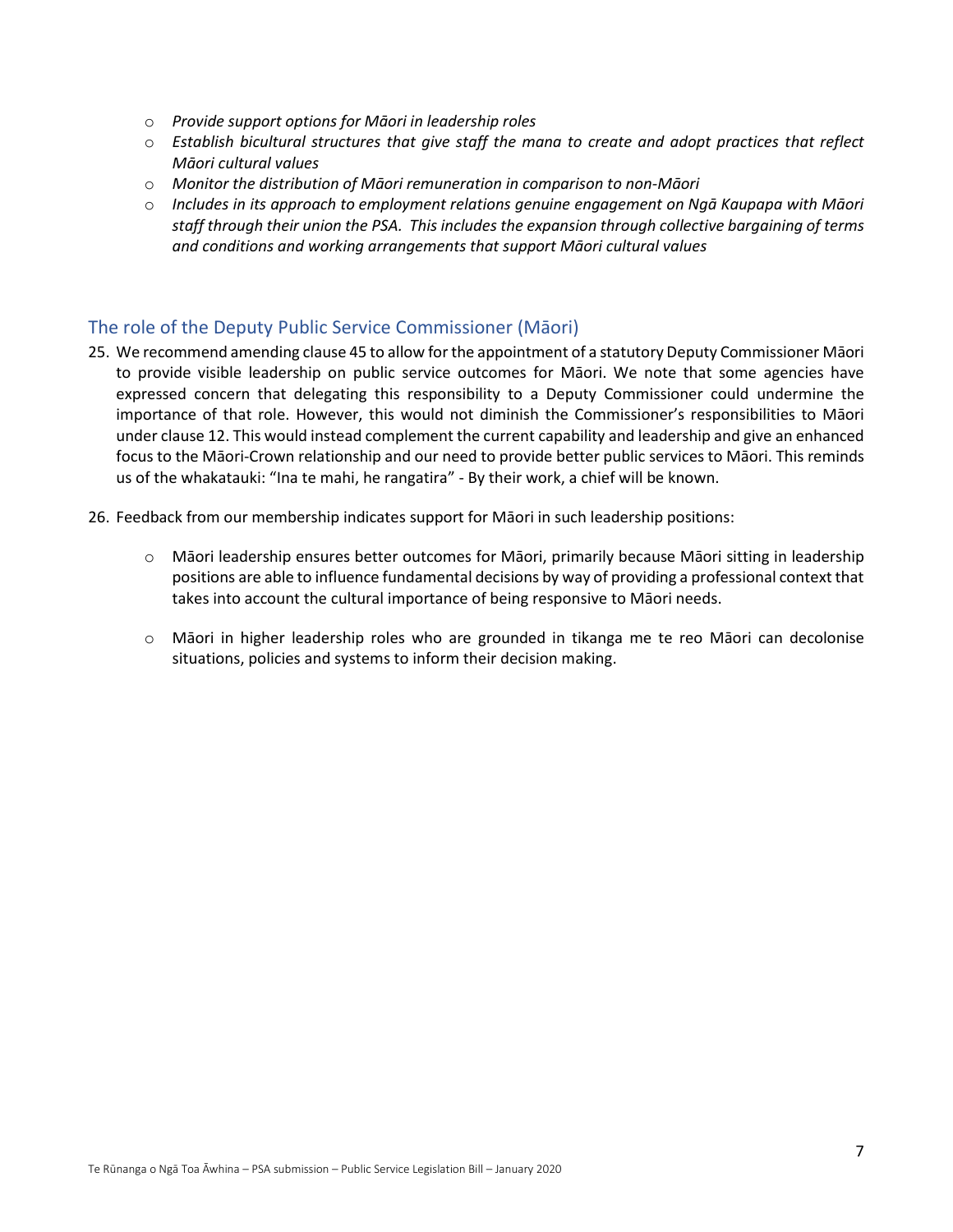# **Conclusion**

*Hutia te rito o te harakeke If you pluck out the centre shoot of the flax Kei whea te kōmako e kō? Where will the bellbird sing? Ka rere ki uta, ka rere ki tai It will fly inland, it will fly seaward Kī mai ki au, If you ask me, He aha te mea nui i te ao? What is the most important thing in the world? Māku e kī atu, I will reply, He tāngata, he tāngata, he tāngata! It is people, it is people, it is people!*

- 27. Te Rūnanga o Ngā Toa Āwhina would like to thank the Governance and Administration Committee for the opportunity to make a submission on this Bill. We would like to appear before the committee.
- 28. We are in broad support of the Bill but we have made a number of recommendations throughout this submission. In numerical order by clause, they are:
	- Insertion of new sub-section **3(f) - to recognise the public service's role in supporting the Crown in its relationships with Māori under the Treaty of Waitangi (te Tiriti o Waitangi).**
	- 12(2)(b)(ii) in the case of chief executives and public service boards that employ staff, **to apply employment policies and practices that reflect the Crown's treaty relationship with Māori working in their agencies including** operating an employment policy that meets the requirements of section 71(2)(d)."
	- We recommend amending clause 45 to **allow for the appointment of a statutory Deputy Commissioner Māori to provide visible leadership on public service outcomes for Māori**.
	- Amend clause 48 to **require the establishment of a standing advisory committee, Māori to assist the Commissioner with the responsibilities in clause 12, with representation from Māori leaders within the public service and the Māori structures of the unions of Māori working in public services.**
	- 59(1) The Commissioner must develop and implement a strategy for the development of senior leadership and management capability in the public service (the leadership strategy) and do so in consultation with public service leaders. **The Commissioner is responsible for recognising the matters listed in clause 71(2)(d) when developing the leadership strategy.**
- 29. Again, we would like to reiterate the importance of recognizing Māori Crown partnership under the Treaty. As one of our members put it, "*Policies and processes around the Treaty of Waitangi must not be about them being a backbone of the organisation but about one's attitude to their practice around the treaty principles and bringing them to life through knowledge, behaviour and practice*."
- 30. On behalf of our membership, PSA and Te Rūnanga o Ngā Toa Āwhina would like to engage with the Public Service Commissioner on all matters included herein. We are happy to share Ngā Kaupapa and have tikanga Māori values as public service values. We think it is appropriate to have members on a Māori advisory group to support the Public Service Commissioner in this work. We can see the value in helping define the aims and aspirations of Māori workers so that the good employer requirements can be meaningful to our members, to the public service, and to the people of Aotearoa New Zealand.